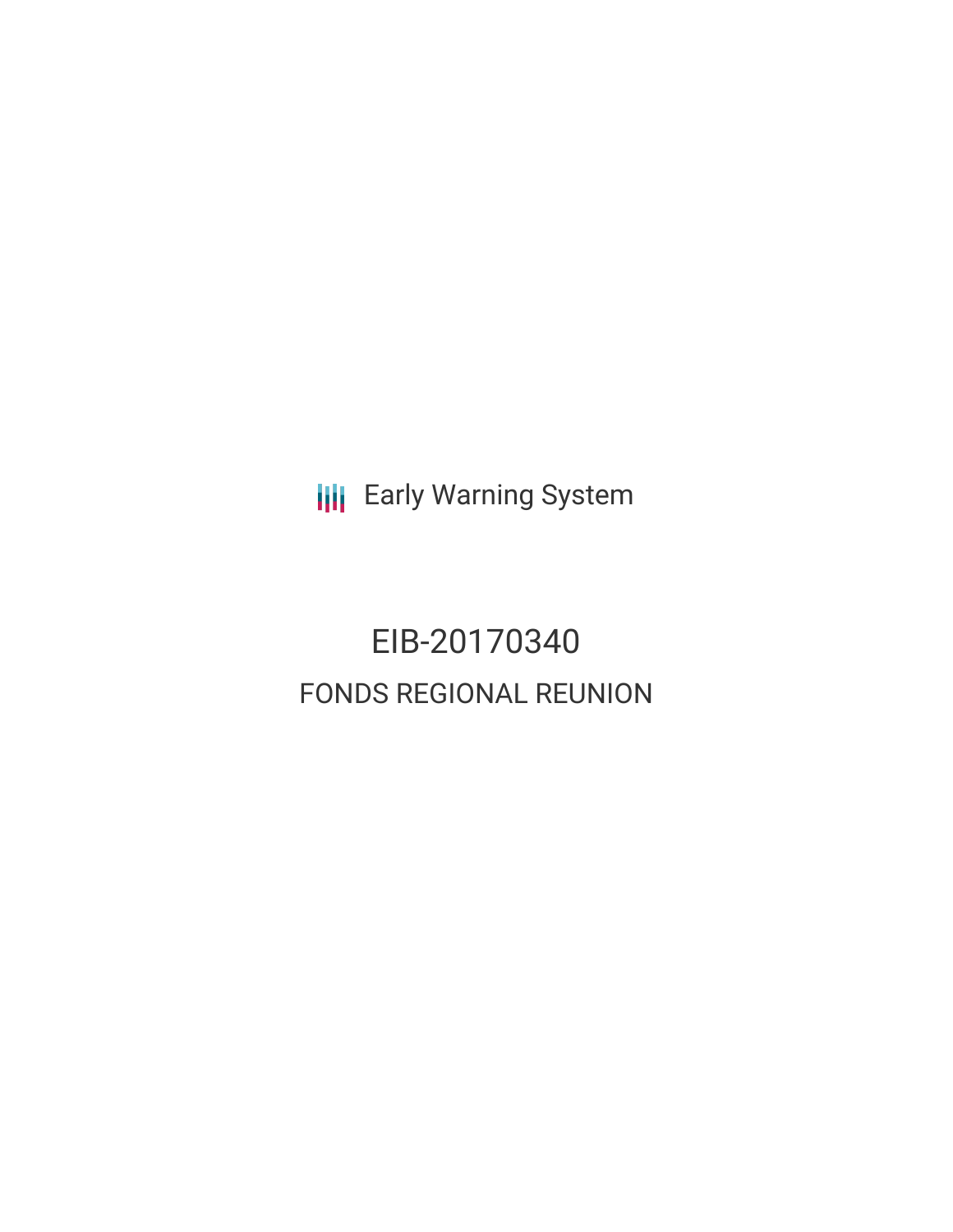| <b>Countries</b>               | France                         |
|--------------------------------|--------------------------------|
| <b>Financial Institutions</b>  | European Investment Bank (EIB) |
| <b>Status</b>                  | Proposed                       |
| <b>Bank Risk Rating</b>        | U                              |
| <b>Borrower</b>                | Region De La Reunion           |
| <b>Sectors</b>                 | Finance                        |
| <b>Investment Type(s)</b>      | Loan                           |
| <b>Investment Amount (USD)</b> | $$22.84$ million               |
| <b>Loan Amount (USD)</b>       | $$22.84$ million               |
| <b>Project Cost (USD)</b>      | \$57.09 million                |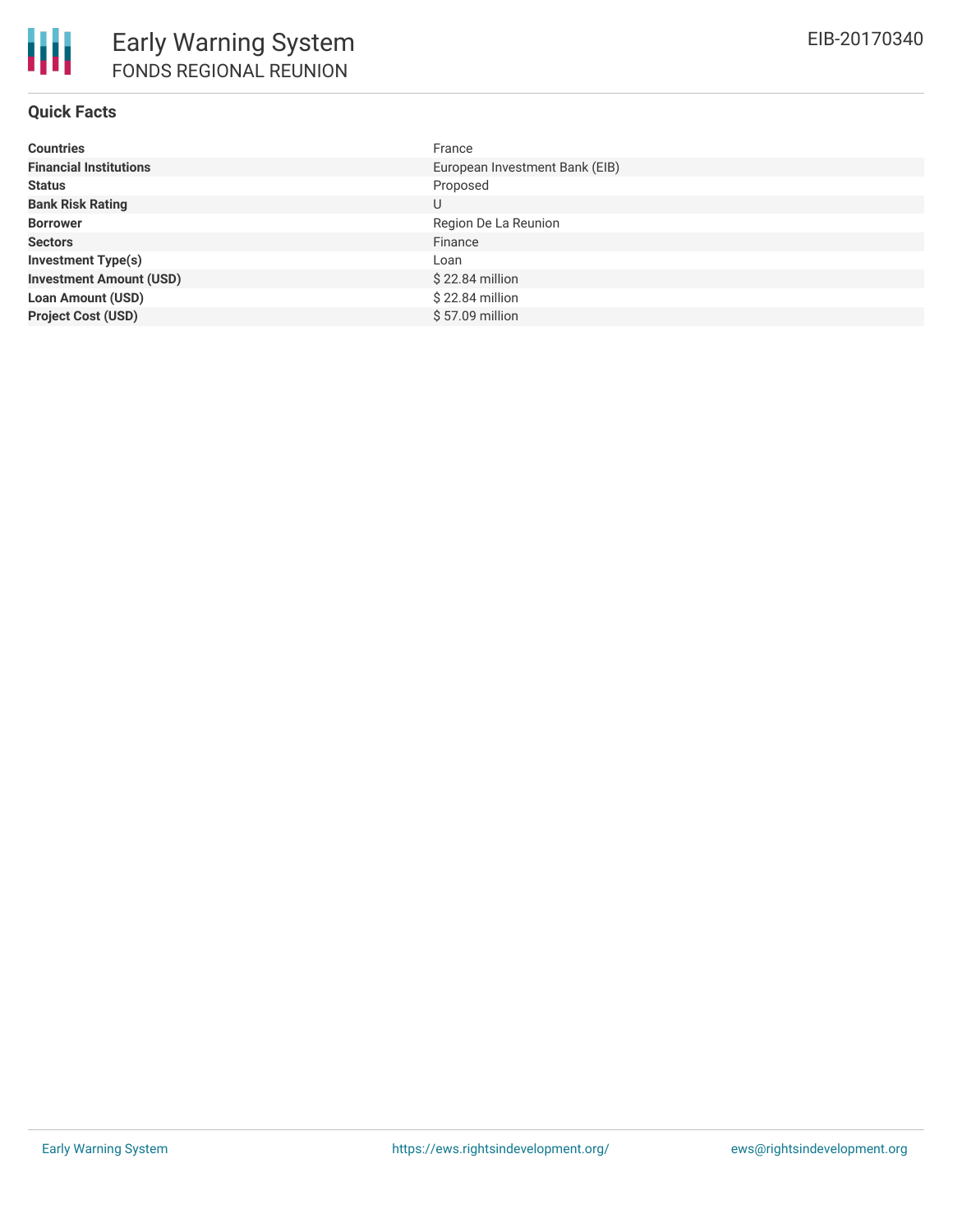

## **Project Description**

According to EIB website, the FRR will provide over EUR 50m of lending and investment to SMEs and thereby support the growth ambitions of entrepreneurs and small businesses on the island of Reunion. The FRR will also attract additional private sector contributions: in particular from a commercial bank for the debt instrument, and from other private equity funds for the equity instrument as the equity fund will only invest when other investors contribute alongside, on a deal-by-deal basis.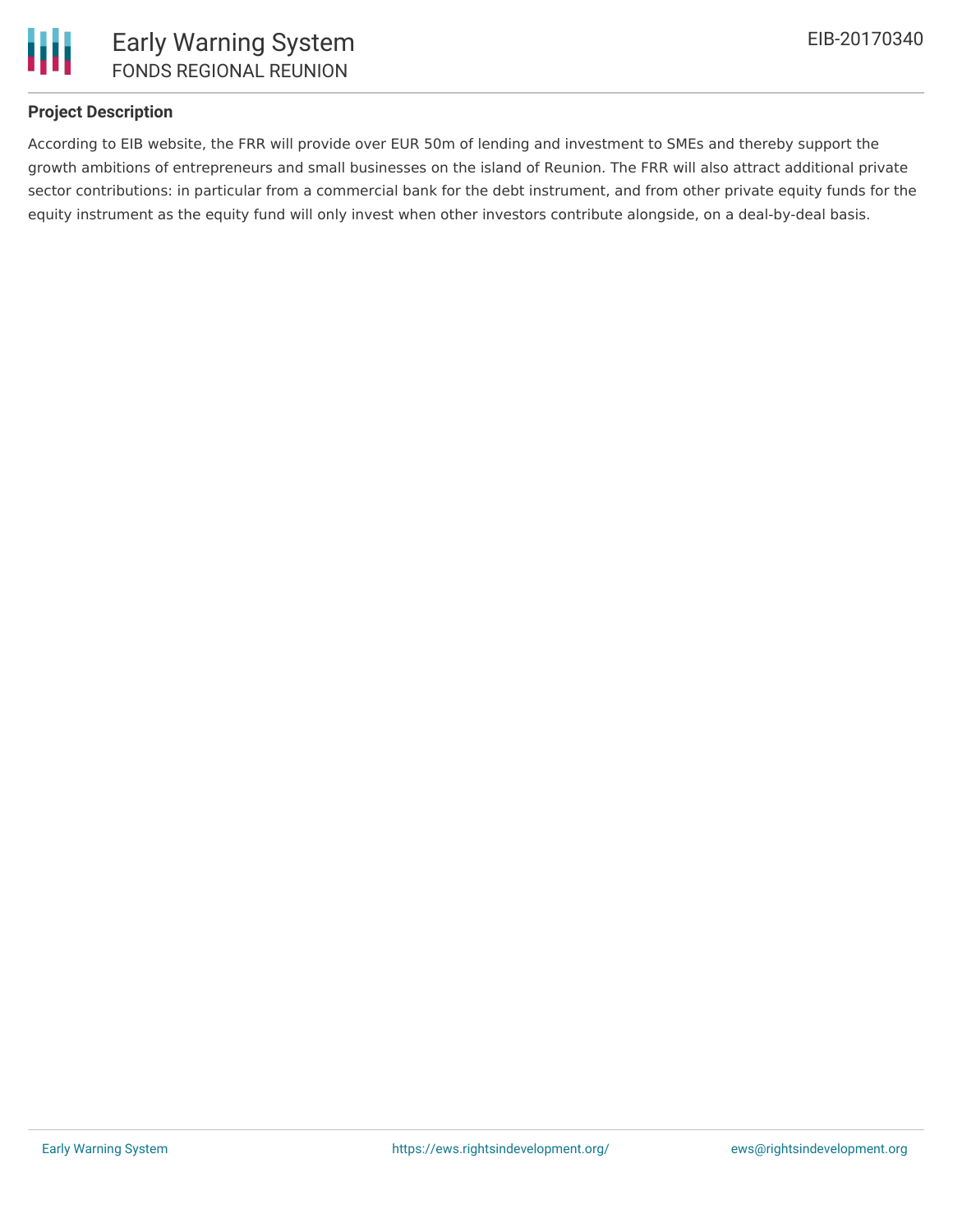#### **Investment Description**

European Investment Bank (EIB)